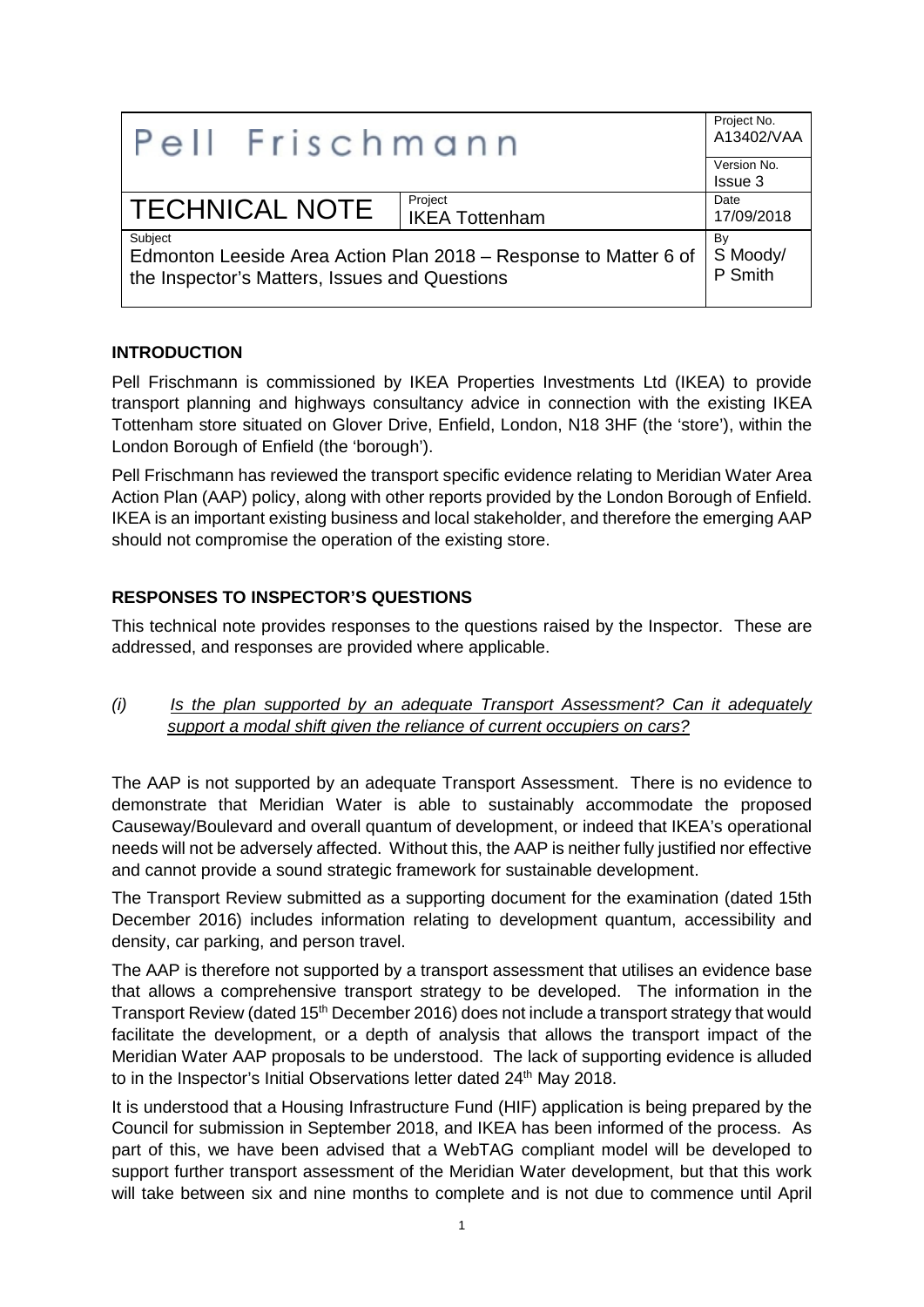2019. This updated modelling would supersede the evidence presented in the Strategic Modelling Report (October 2016), which has been shared with IKEA, but does not form part of the evidence base submitted as part of the Examination in Public.

The Strategic Modelling Report (October 2016) reports the high-level strategic highway modelling undertaken to support Phase 1 of the Meridian Water Masterplan and inform the masterplan design of the development. It is noted that the modelling offers comparison between the reference case and do minimum scenarios, and comparison between the do minimum and do something scenarios. No comparisons are made between the do something scenarios and the reference cases.

The do minimum and do something scenarios include 10,000 homes and 6,000 jobs (as well as a further scenario of 5,000 homes and 3,000 jobs). It is stated that when comparing the do minimum to the reference case "both development scenarios result in significant increases in traffic on the highway network local to Meridian Water." Therefore, whilst the Strategic Modelling Report (October 2016) could be submitted as part of the Examination in Public, this would not support the approval of the AAP as the report itself acknowledges that 10,000 homes and 6,000 jobs would have a significant impact, and a comprehensive package of mitigation is not fully detailed and does not return the network to reference case conditions.

The analysis also uses a high-level strategic model and therefore additional consideration of the local road network in more detail is required using stand-alone junction models to confirm whether this will operate efficiently when the AAP development is complete.

In addition, the mode shares presented in the Strategic Modelling Report (October 2016) are used to determine the multi-modal trip generation of the Meridian Water development. However, the same mode share has been applied to all homes across the development. Clearly, the mode choice made for a journey is determined by multiple factors, principally including the proximity, availability, and attractiveness of the transport options. Therefore, homes closer to public transport nodes are more likely to generate public transport trips.

It is considered that the transport information supporting the AAP is incomplete and lacks upto-date WebTAG compliant modelling and a comprehensive multi-modal transport strategy. This represents a risk to IKEA in that there is insufficient information to determine if the impact of the ambitious growth plans (10,000 new homes and 6,000 new jobs) can be viably mitigated and therefore that the operation of the existing store will not be compromised.

- *(ii) Are references to uplifts in PTALs realistic given that transport improvements of train services are not committed?*
- *(vii) Does the plan appropriately take account of the potential for Crossrail 2?*

High densities of development are reliant on being located in areas where there is a very good or excellent level of public transport accessibility. This must be demonstrated through a comprehensive evidence-based transport strategy, and/ or being within a short walk (800m) of 'major' town centre retail, employment, and leisure facilities.

The mode shift assumptions in the Strategic Modelling Report (October 2016) modelling assumes that Crossrail 2 will be operational in the 2031 forecast year and subsequent junction modelling would result in schemes that are reliant on Crossrail 2 being delivered. The Transport Review submitted as a supporting document for the examination (dated  $15<sup>th</sup>$ December 2016) sets out housing density and PTAL scenarios based on two definitions of location: urban and central.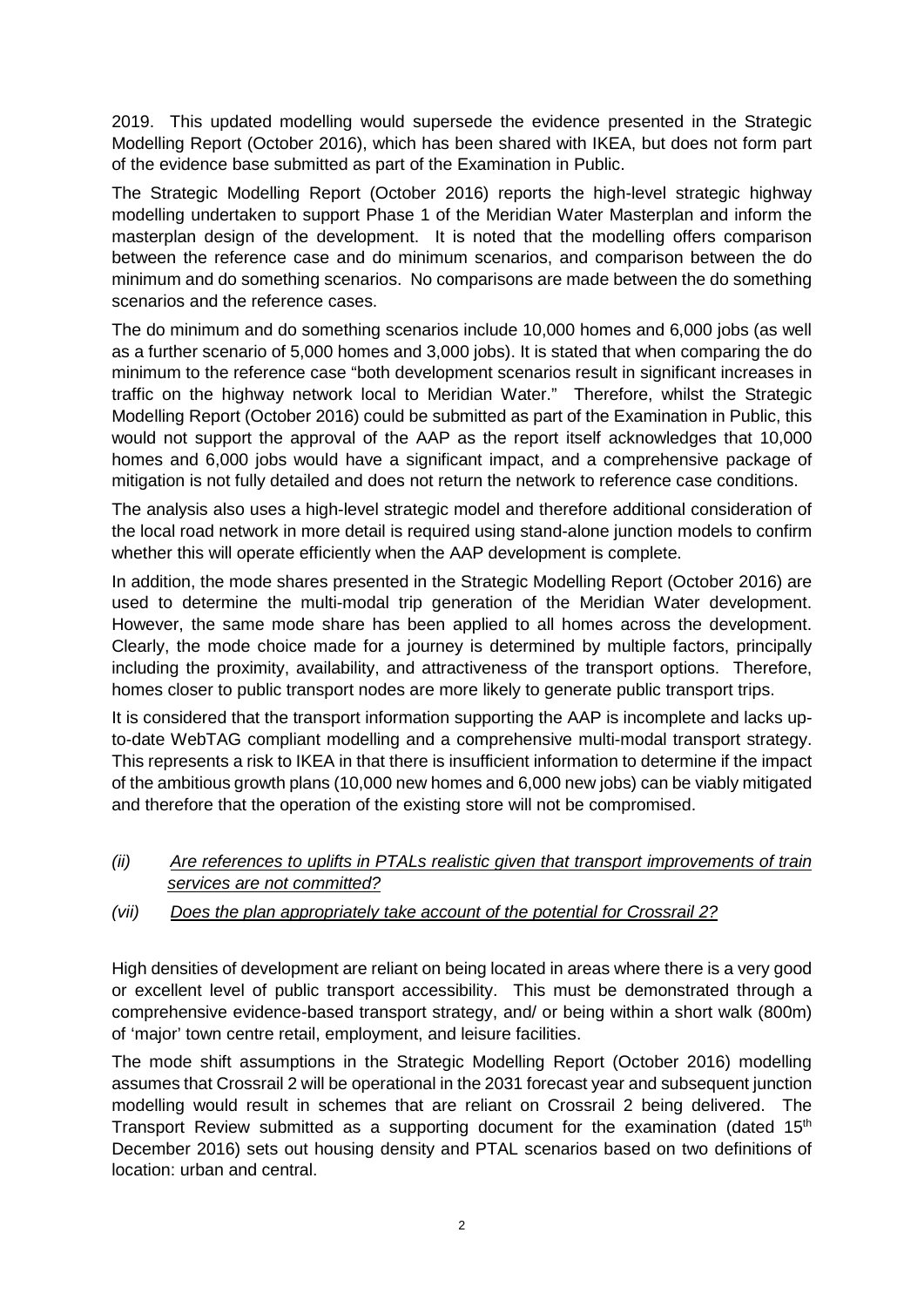It must be noted that Crossrail 2 is not a committed scheme and, given the recent announcement of delays to Crossrail 1, it suggests that the timing of a Crossrail 2 is also uncertain.

The 'Schedule of Responses in Plan Order' (SRPO) document, which summarises consultation responses to the Proposed Submission AAP in March/April 2017, includes a response from TfL relating to Crossrail 2. This states that Crossrail 2 is beyond the time period of the AAP and is likely to require significant private sector funding to deliver it by 2033.

It is considered that the uplifts in PTALs required to achieve the highest density scenarios are reliant on Crossrail 2, which is not a committed scheme. This is a risk that needs to be appreciated when reviewing the AAP proposals.

- *(iii) How can the implementation of improved public transport links to and through the plan area be best secured?*
- *(iv) Does the Plan make adequate provision for east west movement by public transport/ bus routes through the site? How will this be supported? Does it recognise the need of existing occupiers, including bus operators?*
- *(vi) How are the needs of cyclists and pedestrians reflected in the plan?*
- *(viii) Should specific transport projects to deliver public transport improvements be included in Part D of the Plan?*

Within the SRPO, the consultation response by TfL also highlights that significant investment will be required in the bus network. The Transport Review (dated 15<sup>th</sup> December 2016) includes a table (Table 8) which states the number of buses that would be required. However, it is unclear on whether these are new services, the routes these would take, how many buses would be needed to operate along a route, or the frequency of the bus service. The programme of this bus provision is unknown, as it is not covered in any Infrastructure Delivery Plan, and these is no policy requiring delivery by any trigger points. Quod's Position Statements on Matters 8 and 9 expand on this omission,

The existing transport evidence submitted for the AAP does not detail this information, and this should be outlined within a comprehensive transport strategy for the Meridian Water development. The lack of a comprehensive transport strategy also means that there are concerns that the public transport, and walking and cycling networks have not been considered in appropriate detail.

*(ix) In relation to the Causeway, it is necessary for the alignment of The Causeway to be fixed in the Plan? Is it achievable? Does it adequately take account of existing constraints? How will it serve or impact on existing operators?*

It is considered that at this stage the alignment of The Causeway/Boulevard should not be fixed. This is because there is insufficient technical information available to fix such a fundamental structuring principle as no comprehensive transport strategy has been shared to allow informed judgements to be made. Officers at LBE have confirmed that the AAP will be modified in order to make it clear the alignment is indicative only at this stage, and that they intend to agree this with IKEA through a Statement of Common Ground (SOCG).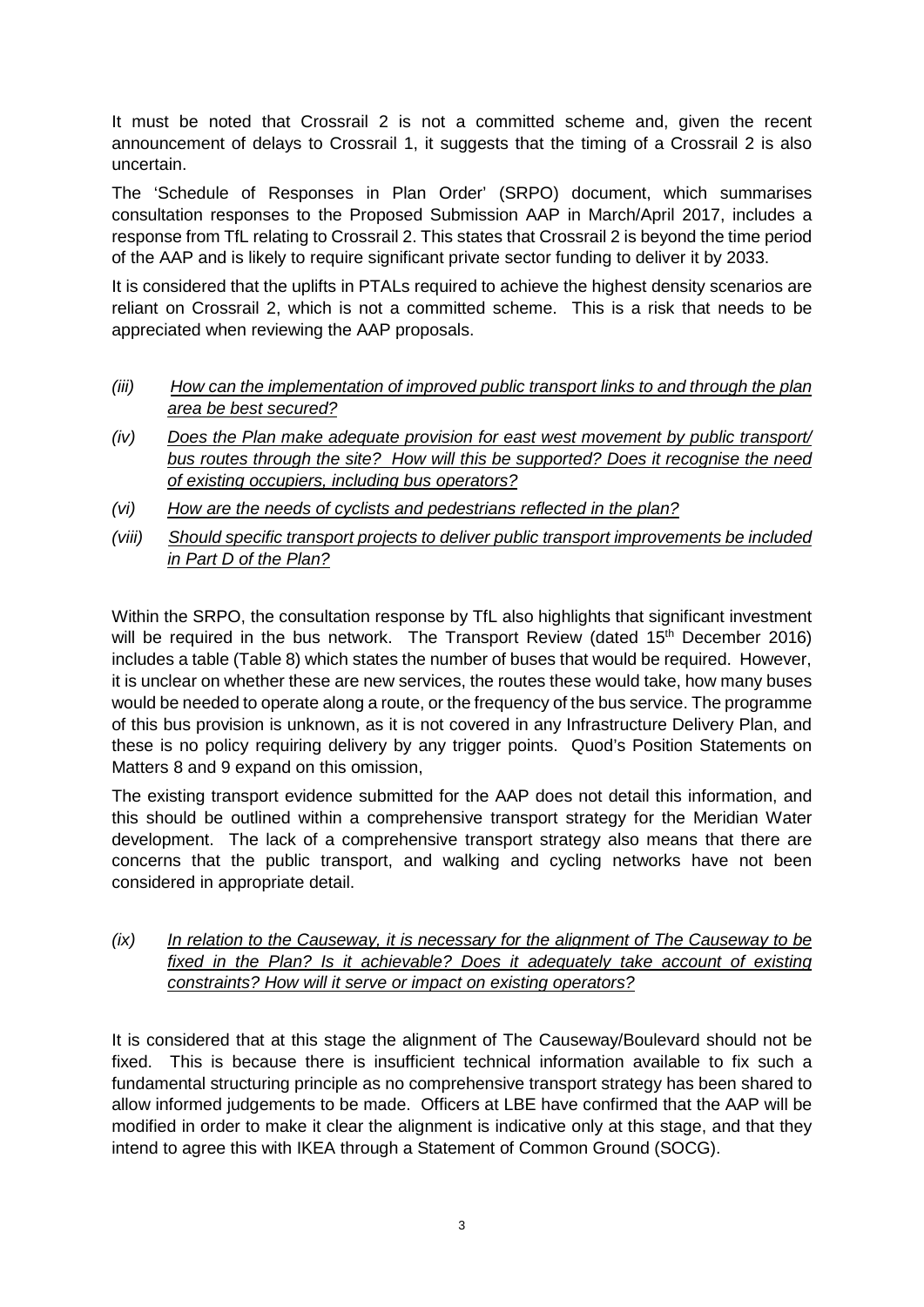This is necessary to help ensure that the continued operation, visibility and accessibility of the IKEA store and the future growth of the business is not inhibited by the emerging AAP. Until this modification is formally agreed within a signed SOCG, IKEA maintain their objection to this element of the Plan.

WebTAG compliant transport modelling, greater understanding of bus operations and the site constraints, and extensive consultation with existing operators (including IKEA) are needed before the alignment can be fixed.

## *(v) Does the Plan provide for appropriate levels of parking?*

Car parking requirements in the AAP area are set out for the residential land use, but no detail is provided for other land uses. Whilst the proposed residential car parking standards are set out as being 40% of housing with 0.6 spaces per unit and 60% of housing with 0.4 spaces per unit, there is no commentary on the alignment of this car parking provision against the transport strategy for the development, and the car driver mode share used in the modelling discussed in the Strategic Modelling Report (October 2016).

- *(x) Does the Plan consider fully the potential for waterway movement through the site? Is there a potential conflict with the aims of flood avoidance and biodiversity improvement?*
- *(xi) Would the wording proposed in the relevant Plan policies be an effective means of achieving the aims and objectives of the Plan?*

We have no comments relating to these two questions.

## **SUMMARY**

In summary the key points of concern are as follows:

- The transport information supporting the AAP is incomplete and lacks a comprehensive multi-modal transport strategy and up-to-date WebTAG compliant modelling.
- The uplifts in PTALs and consequently the forecast transport mode share for the higher density scenarios are understood to be reliant on both significantly increased bus services which have not been underpinned by a transport strategy and in a step change increase in rail mode share most likely dependent on Crossrail 2, which is not a committed scheme. This is a risk that needs to be appreciated when reviewing the AAP proposals.
- The lack of a comprehensive transport strategy also means that there are concerns that the public transport, and walking and cycling networks have not been considered in appropriate detail.
- It is considered that at this stage the alignment of The Causeway/Boulevard should not be fixed. This is because there is insufficient technical information available and no comprehensive transport strategy to allow informed judgements to be made.
- Car parking requirements in the AAP area are set out for the residential land use, but no detail is provided for other land uses.